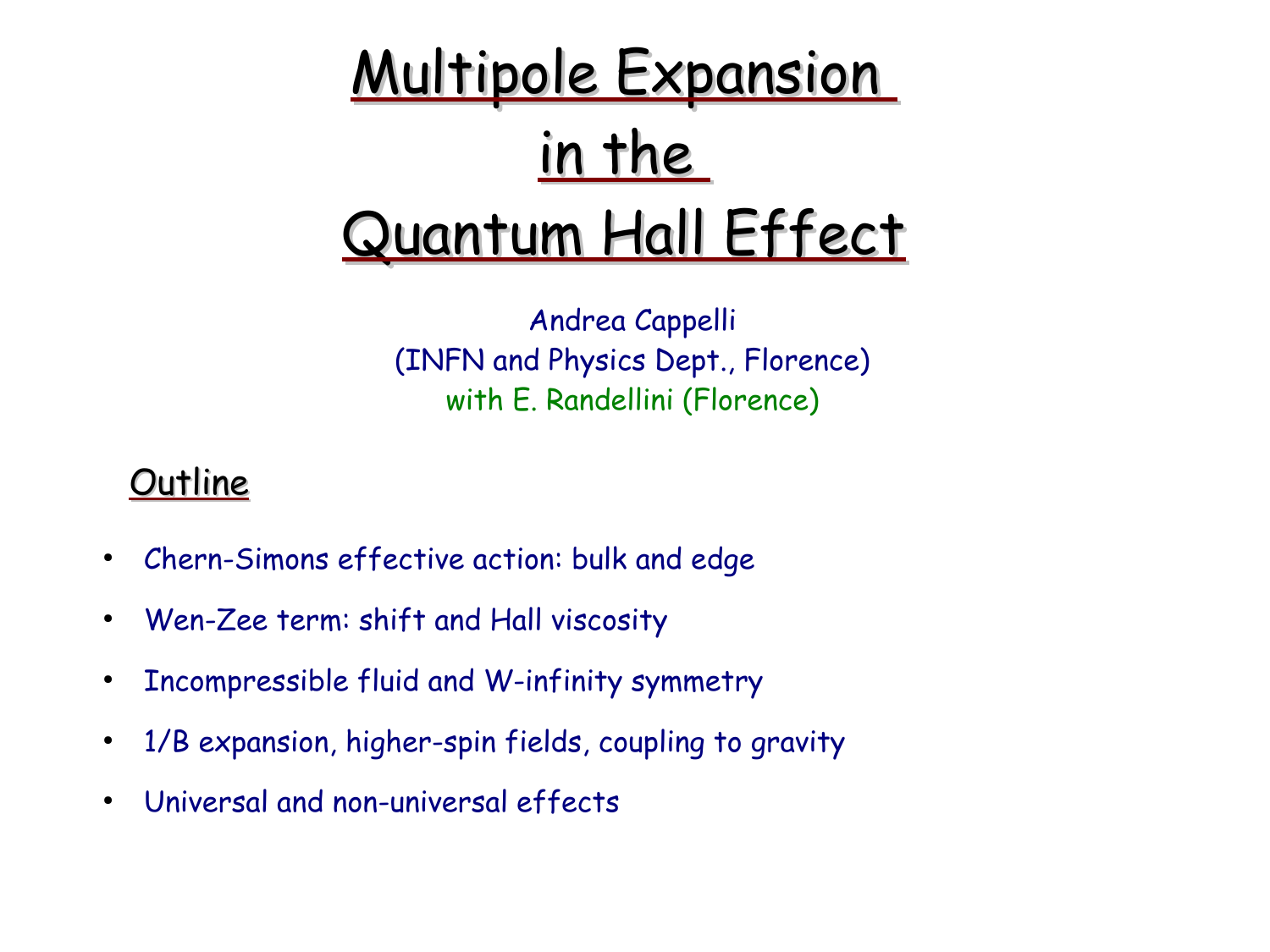# Chern-Simons effective action

$$
S\left[A\right] = \frac{\nu}{4\pi} \int A dA = \frac{\nu}{4\pi} \int \varepsilon^{\mu\nu\rho} A_{\mu} \partial_{\nu} A_{\rho}
$$
 **Laughlin state**  $\nu = \frac{1}{p}$ 

$$
\rho = \frac{\delta S}{\delta A_0} = \frac{\nu}{2\pi} \mathcal{B} = \frac{\nu}{2\pi} \left( B + \delta B(x) \right) \quad \text{Density} \quad J^i = \frac{\delta S}{\delta A_i} = \frac{\nu}{2\pi} \varepsilon^{ij} \mathcal{E}^j \quad \text{Hall current}
$$

Introduce Wen's hydrodynamic matter field  $a_{\mu}$  and current  $j^{\mu} = \varepsilon^{\mu\nu\rho}\partial_{\nu}a_{\rho}$ 

$$
S\left[A\right] = \int \rho_0 A_0 + \int -\frac{\gamma}{2} a da + A \cdot j \qquad \sim \int -a da + A da \qquad \longrightarrow \qquad \gamma = \frac{2\pi}{\nu}
$$

- Hall current is topological
- Sources of  $a_{\mu}$  field are anyons
- Needs boundary action  $S_b[\varphi]$ ,  $A|_b = \partial \varphi$  and massless edge states
- Bulk topological theory is tantamount to conformal field theory on boundary



**universal transport**  $\sigma_I$ 

$$
H = \frac{\nu}{2\pi}
$$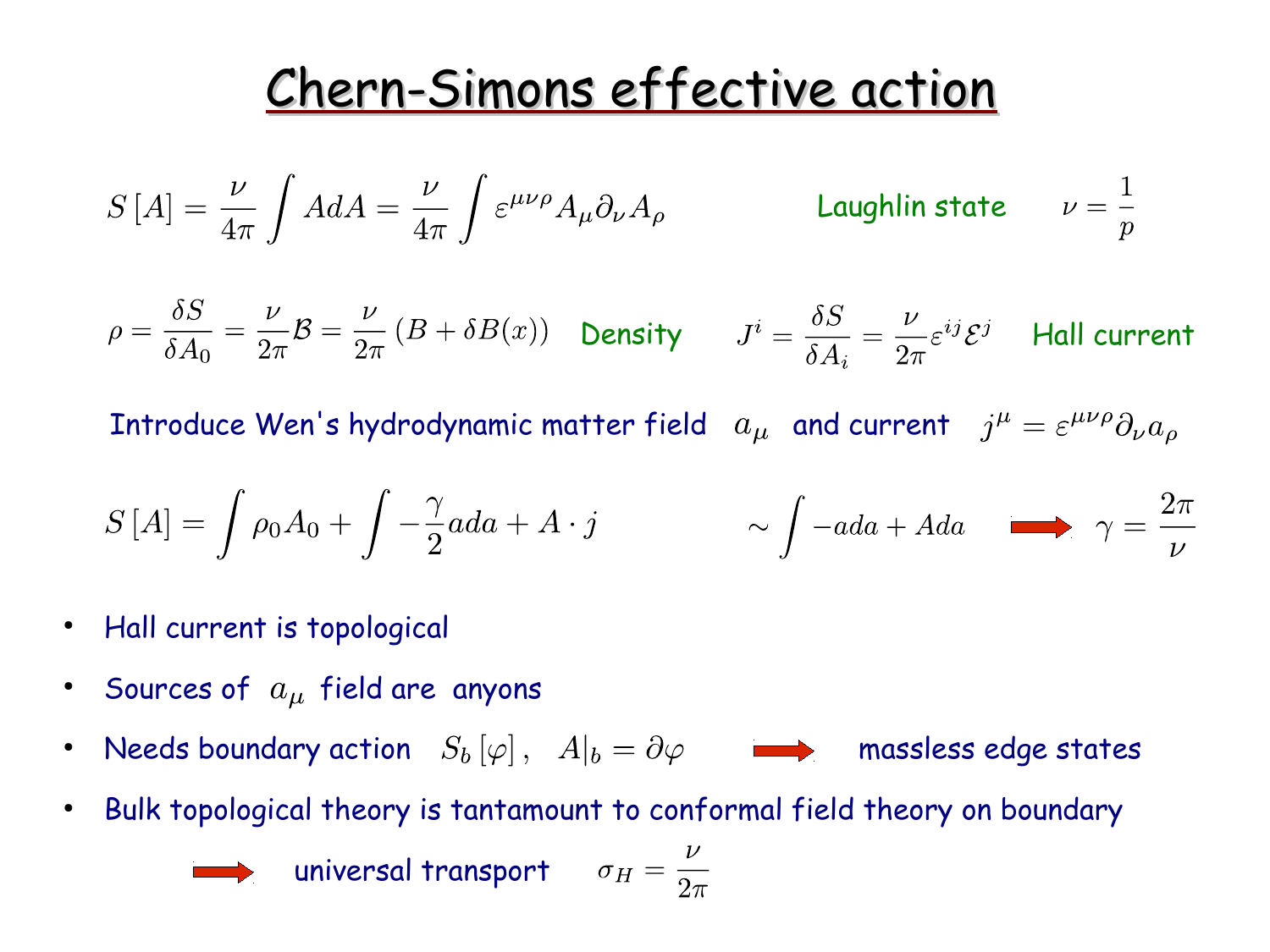## Wen-Zee-Fröhlich action

• Add spatial metric background  $g_{ij}$  and coupling to  $O(2)$  spin connection  $\omega_{\mu}$ 

 $g_{ij}=e^a_ie^a_j, \quad \omega^{ab}_\mu=\omega_\mu(e)\varepsilon^{ab}, \quad i,j,a,b=1,2, \qquad \delta g_{ij}=\partial_iu_j+\partial_ju_i \qquad$ strain

$$
S\left[A,g\right] = \frac{1}{2\pi} \int -\frac{1}{2\nu} a da + j \cdot (A + s\,\omega) = \frac{\nu}{4\pi} \int A dA + 2s \, A d\omega + s^2 \, \omega d\omega
$$

$$
\rho = \frac{\delta S}{A_0} = \frac{\nu}{2\pi} \left( B + \frac{s}{2} \mathcal{R} \right)
$$
 **When-Zee shift** 
$$
N = \nu N_{\phi} + \nu s \chi
$$

$$
T_{ij} = -2\frac{\delta S}{\delta g^{ij}} = \frac{\eta_H}{2}\varepsilon_{ik}\dot{g}_{jk} + (i \leftrightarrow j) \qquad \text{Hall viscosity} \qquad \eta_H = \frac{\rho_0 s}{2}
$$

•  $\eta_H$  further universal transport coefficient

(Avron et al., Read et al.)

- s intrinsic angular momentum,  $s = \frac{p}{2}, \frac{2n-1}{2}$  on resp. Laughlin & n-th Landau L.
- Checks have been done and other quantities have been computed

(Abanov, Gromov et al.: Fradkin et al.; Read et al.; Son et al.; Wiegmann et al.)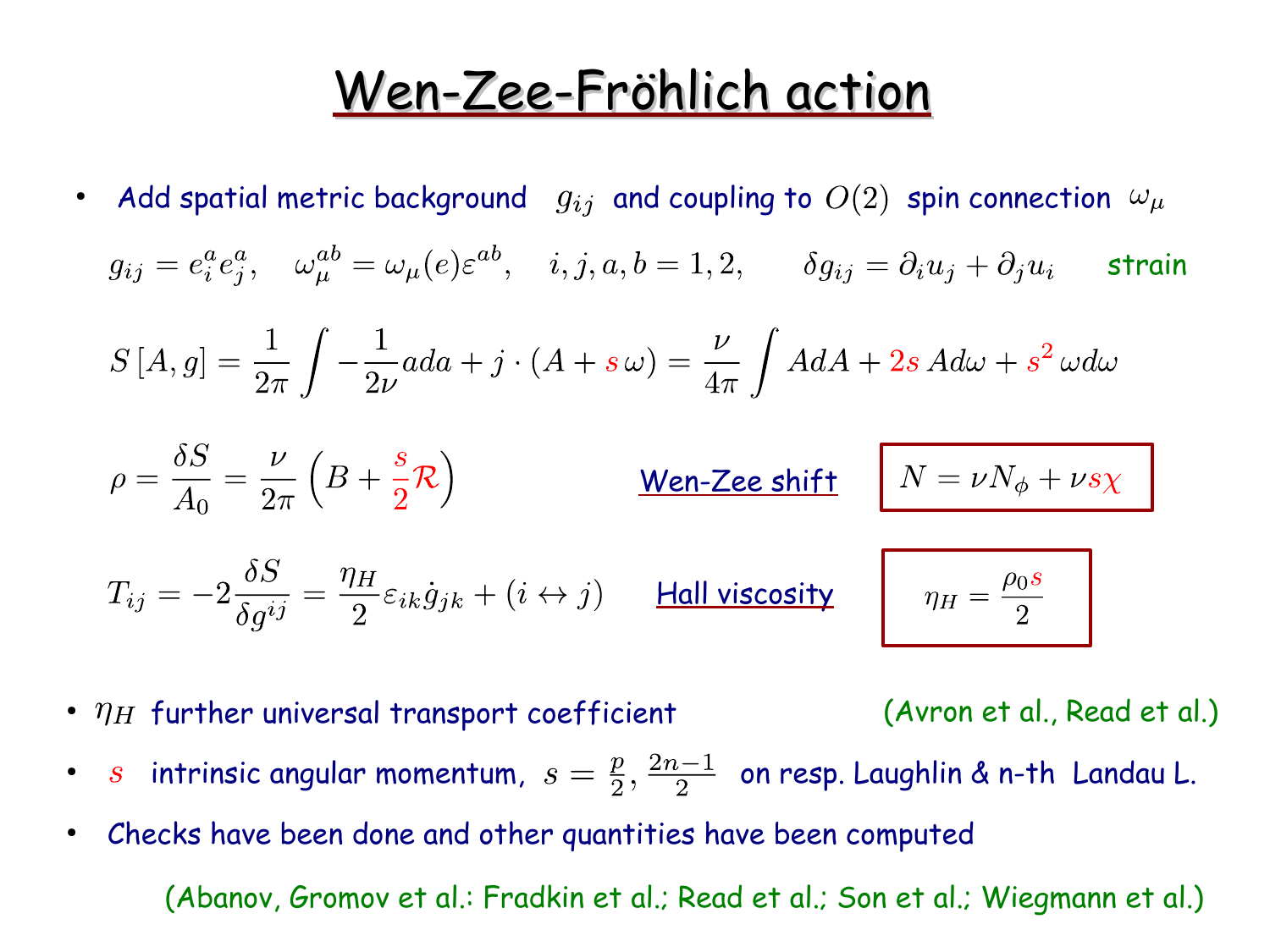

• Constant stirring creates an orthogonal static force, non dissipative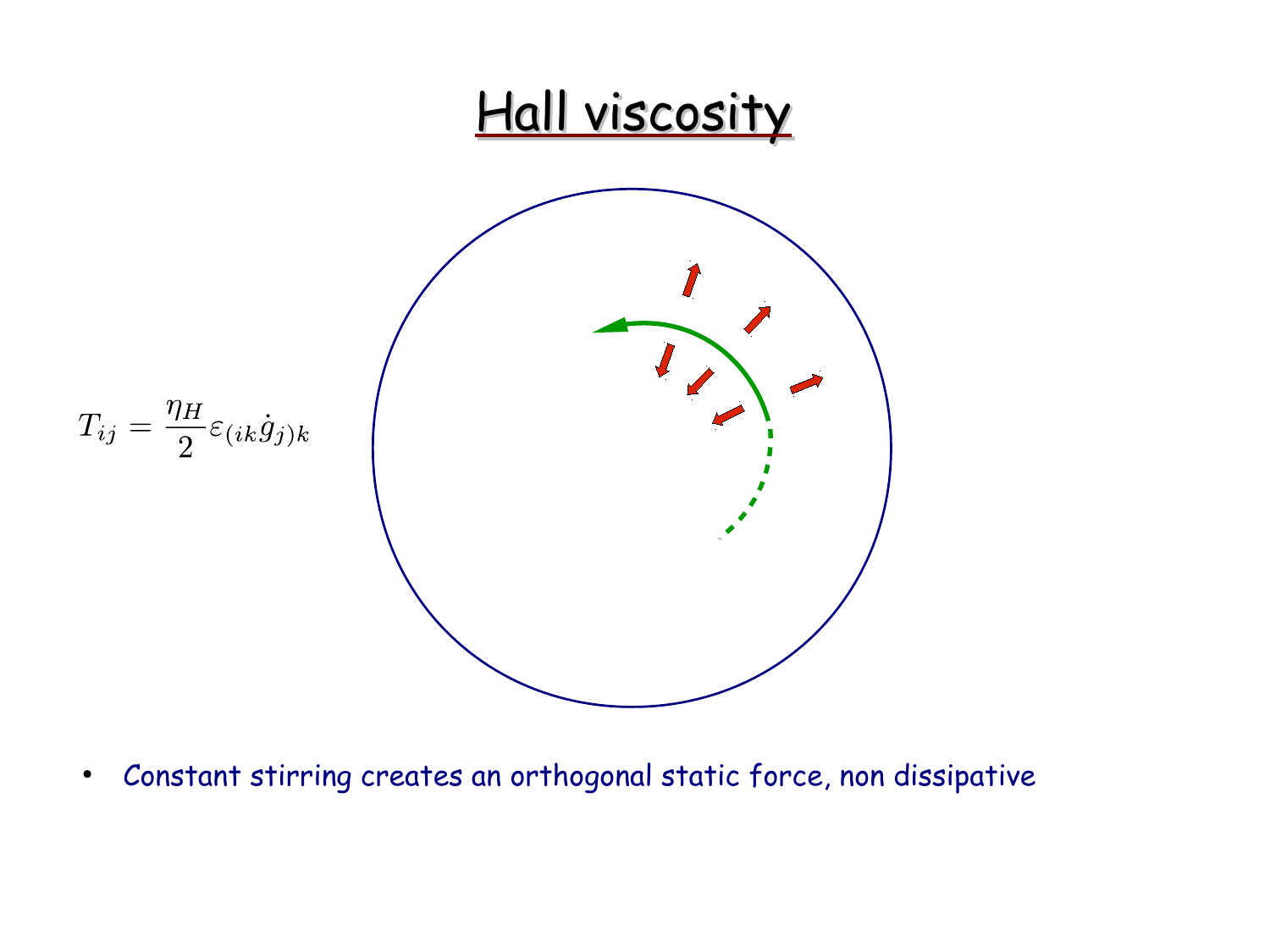#### Wen-Zee-Fröhlich action

$$
g_{ij} = e_i^a e_j^a, \quad \omega_{\mu}^{ab} = \omega_{\mu}(e) \varepsilon^{ab}, \quad i, j, a, b = 1, 2, \qquad \delta g_{ij} = \partial_i u_j + \partial_j u_i \quad \text{strain}
$$
  

$$
S[A, g] = \frac{1}{2\pi} \int -\frac{1}{2\nu} a da + j \cdot (A + s \omega) = \frac{\nu}{4\pi} \int A dA + 2s A d\omega + s^2 \omega d\omega
$$
  

$$
\rho = \frac{\delta S}{A_0} = \frac{\nu}{2\pi} \left( B + \frac{s}{2} \mathcal{R} \right)
$$
  

$$
S_{WZ}[A, g] \qquad S_{GRWZ}[g]
$$
  
(discuss it later)  

$$
T_{ij} = -2 \frac{\delta S}{\delta g^{ij}} = \frac{\eta_H}{2} \varepsilon_{ik} \dot{g}_{jk} + (i \leftrightarrow j)
$$

- Invariance under time-independent diffeomorphisms
- Hall viscosity vanishes for conformal metrics

in 1919.

time-dep. area-preserving diffeomorphisms

$$
g_{jk}=\sqrt{g}\,\delta_{jk}
$$

$$
\delta x^i = \varepsilon^{ij} \partial_j f(t, x), \quad \delta g = 0
$$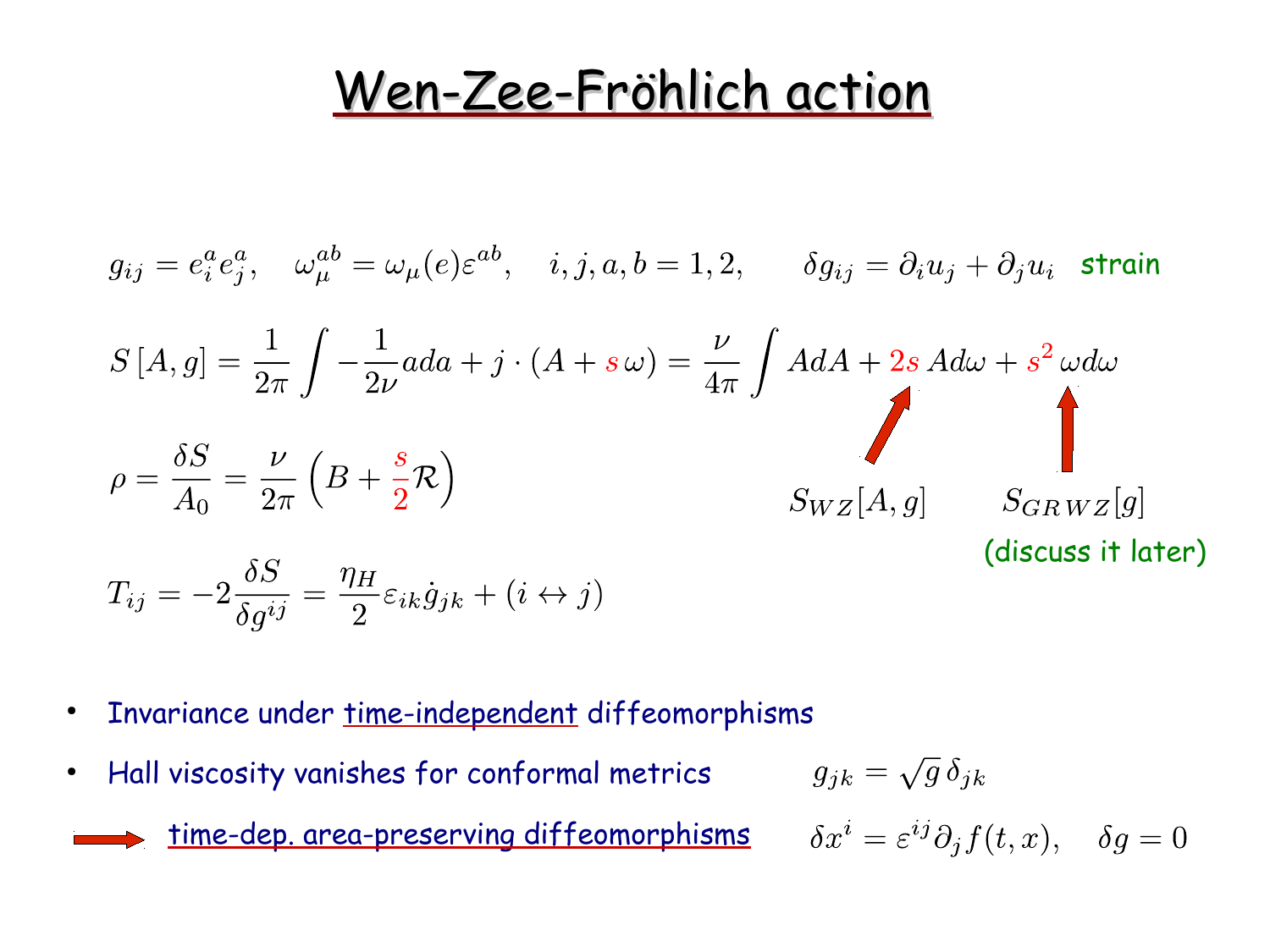Do these results give us physical insight on the Laughlin state?

Yes, once properly reformulated

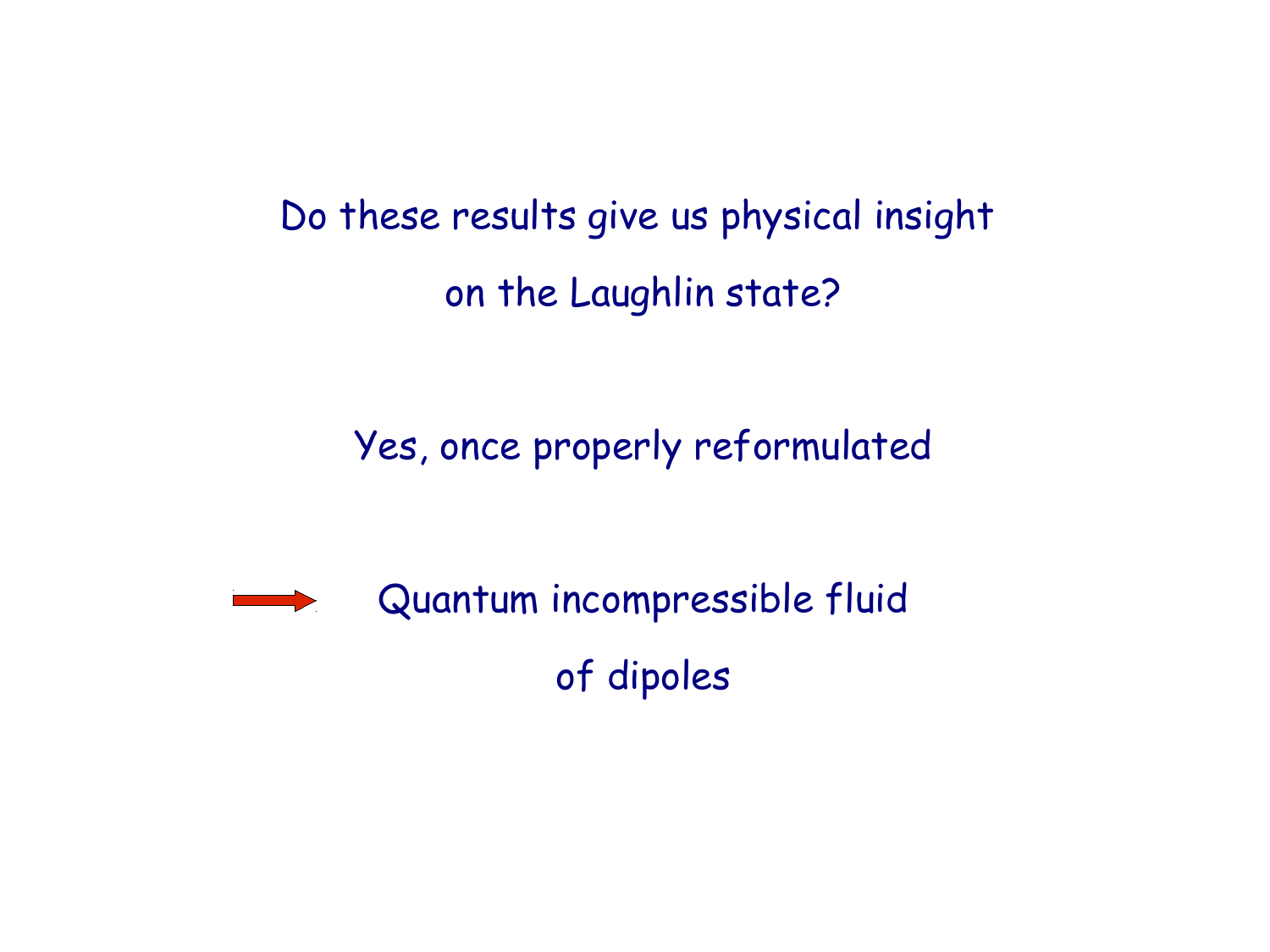## Quantum incompressible fluid

Area-preserving diffeomorphisms of incompressible fluid



- Fluctuations of the fluid are described by generators of the symmetry: any function, e.g. density itself  $\rho(z,\bar{z}) = \langle \Omega | \hat{\rho} | \Omega \rangle$ ,  $\hat{\rho} = \hat{\Psi}^{\dagger}(z) \hat{\Psi}(z)$ ,  $z = x^1 + ix^2$
- In momentum basis  $\rho(k,\overline{k})$  obey Girvin-MacDonald-Plazman sin-algebra
- At the edge  $|z|=R$  generators are higher-spin currents: W-infinity algebra  $W^0 = \psi^{\dagger} \psi = \partial \varphi, \qquad W^1 = \psi^{\dagger} \partial \psi \sim (\partial \varphi)^2 \sim H, \qquad W^2 = \psi^{\dagger} \partial^2 \psi \sim (\partial \varphi)^3, \cdots$
- CFT fully developed and matches Jain hierarchy:  $\textcolor{red}{W_{\infty}}$  minimal models

(A.C., Trugenberger, Zemba '96)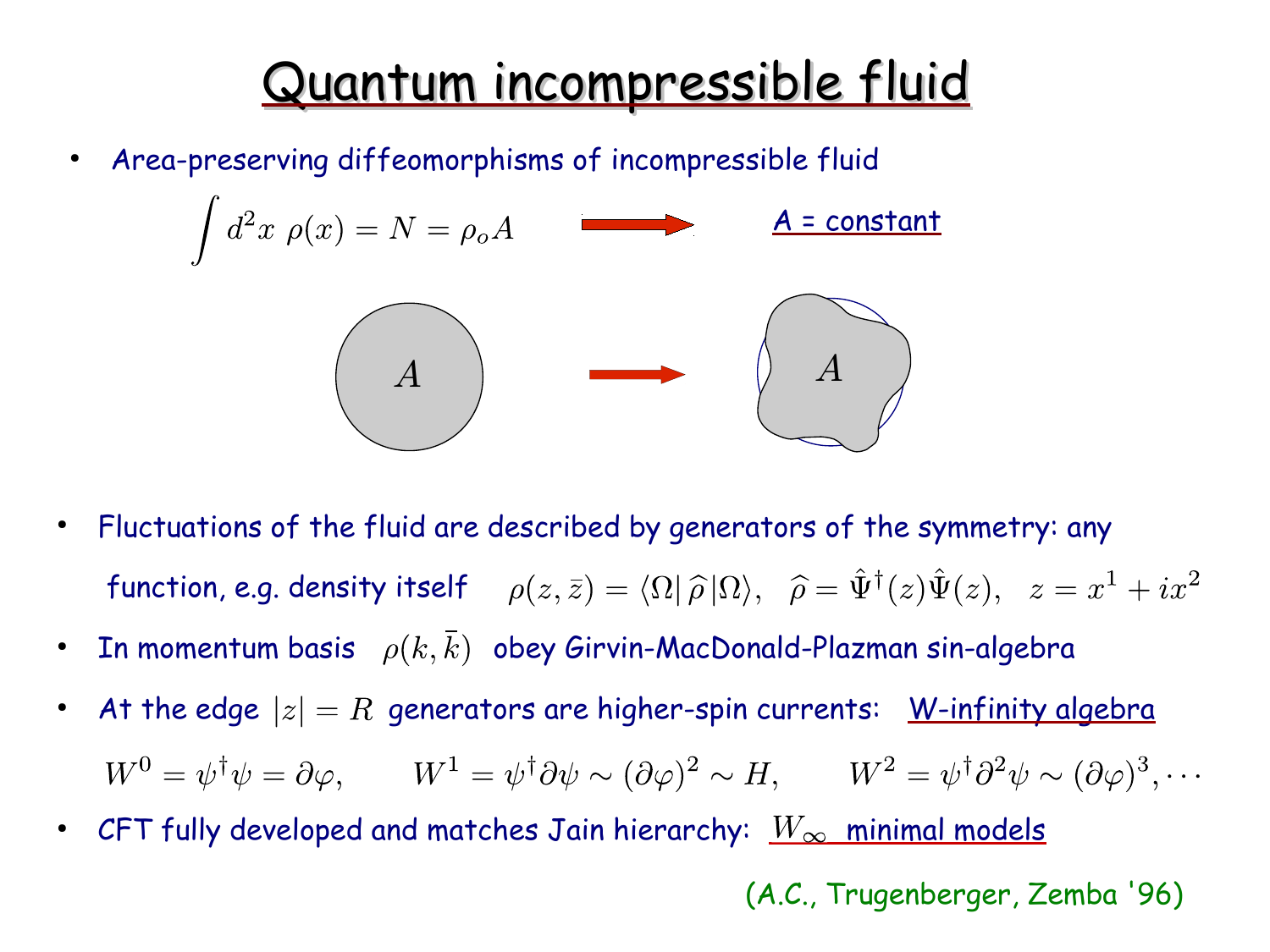• Bulk fluctuations in lowest Landau level are non-local: Moyal brackets

$$
\delta\rho(z,\bar{z})=i\langle\Omega|\left[\widehat{\rho},\widehat{w}\right]|\Omega\rangle=i\sum_{n=1}^{\infty}\frac{\hbar^n}{B^n n!}\left(\partial_{\bar{z}}^n\rho\,\partial_{z}^n w-\partial_{\bar{z}}^n w\,\partial_{z}^n\rho\right)\qquad\text{(Sakita et al.)}
$$

• they can be expressed in terms of fields of increasing spin, traceless & symmetric

$$
\delta \rho = \frac{i}{B} \partial_{\bar{z}} (\rho \partial_z w) + \frac{i}{2B^2} \partial_{\bar{z}}^2 (\rho \partial_z^2 w) + \dots + \text{h.c.} \qquad ds^2 = dz \, d\bar{z}, \quad \delta_{z\bar{z}} = \frac{1}{2}
$$

$$
= i \partial_{\bar{z}} a_z + \frac{i}{B} \partial_{\bar{z}}^2 b_{zz} + \dots + \text{h.c.}
$$

- Recover Wen hydrodynamic field  $a_{\mu}$  plus  $\frac{1}{B}$  correction  $b_{\mu k}$   $(\mu = 0, 1, 2, k = 1, 2)$  $a_{\mu} = (a_0, a_z, a_{\overline{z}}),$   $b_{\mu k} = (b_{0z}, b_{0\overline{z}}, b_{zz}, b_{\overline{z}z}, b_{\overline{z}z}, b_{z\overline{z}})$  + gauge symmetry  $j^{\mu} = j^{\mu}_{(1)} + j^{\mu}_{(2)} + \cdots, \qquad j^{\mu}_{(1)} = \varepsilon^{\mu\nu\rho}\partial_{\nu} a_{\rho}, \qquad a_{\rho} \to a_{\rho} + \partial_{\rho} f$  $j_{(2)}^{\mu} = \frac{1}{B} \varepsilon^{\mu\nu\rho} \partial_{\nu} \partial_{k} b_{\rho k}, \quad b_{\rho k} \to b_{\rho k} + \partial_{\rho} v_{k}$
- Expressions determined by current conservation and gauge symmetry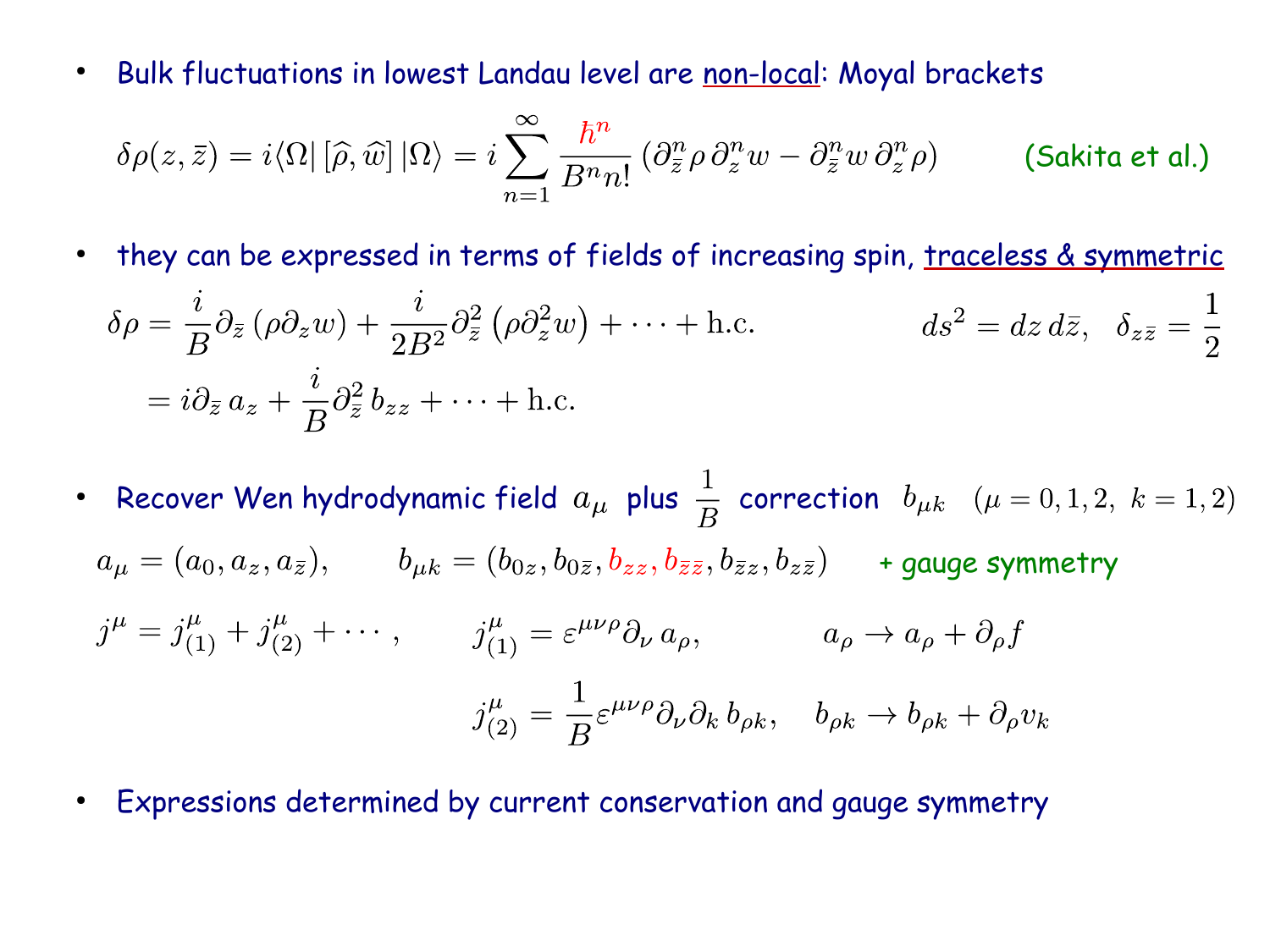$$
j^{\mu} = j^{\mu}_{(1)} + j^{\mu}_{(2)} + \cdots, \qquad j^{\mu}_{(1)} = \varepsilon^{\mu\nu\rho} \partial_{\nu} a_{\rho}, \qquad a_{\rho} \to a_{\rho} + \partial_{\rho} f
$$

$$
j^{\mu}_{(2)} = \frac{1}{B} \varepsilon^{\mu\nu\rho} \partial_{\nu} \partial_{k} b_{\rho k}, \quad b_{\rho k} \to b_{\rho k} + \partial_{\rho} v_{k}
$$

(Gaberdiel et al.)

 $\bullet$  $a_{\mu}$   $(b_{\mu k})$  have 1 (2) degrees of freedom

Assume Chern-Simons dynamics for the  $b_{\mu k}$  field too  $S[A] = S_{(1)}[A] + S_{(2)}[A] + \cdots$ 

$$
S_{(2)}[A] = \int -\frac{1}{B2\gamma} b_k db_k + A \cdot j_{(2)} = -\frac{\gamma}{2B} \int (\Delta A) dA
$$

 $\longrightarrow O\left(\frac{k^2}{B}\right)$  correction to density and Hall conductivity (Hoyos, Son)  $\delta \rho = \varepsilon^{ij} \partial_j a_i + \frac{1}{B} \varepsilon^{ij} \partial_j \partial_k b_{jk} + \cdots$ Multipole expansion $q = \oint dx^i a_i$  $\delta \rho_{charge} = q \delta(\vec{x})$  $\delta \rho_{dipole} = r \delta (\vec{x} + \vec{u}) - r \delta (\vec{x} - \vec{u})$   $r u_k = \frac{1}{2B} \oint dx^i b_{ik}$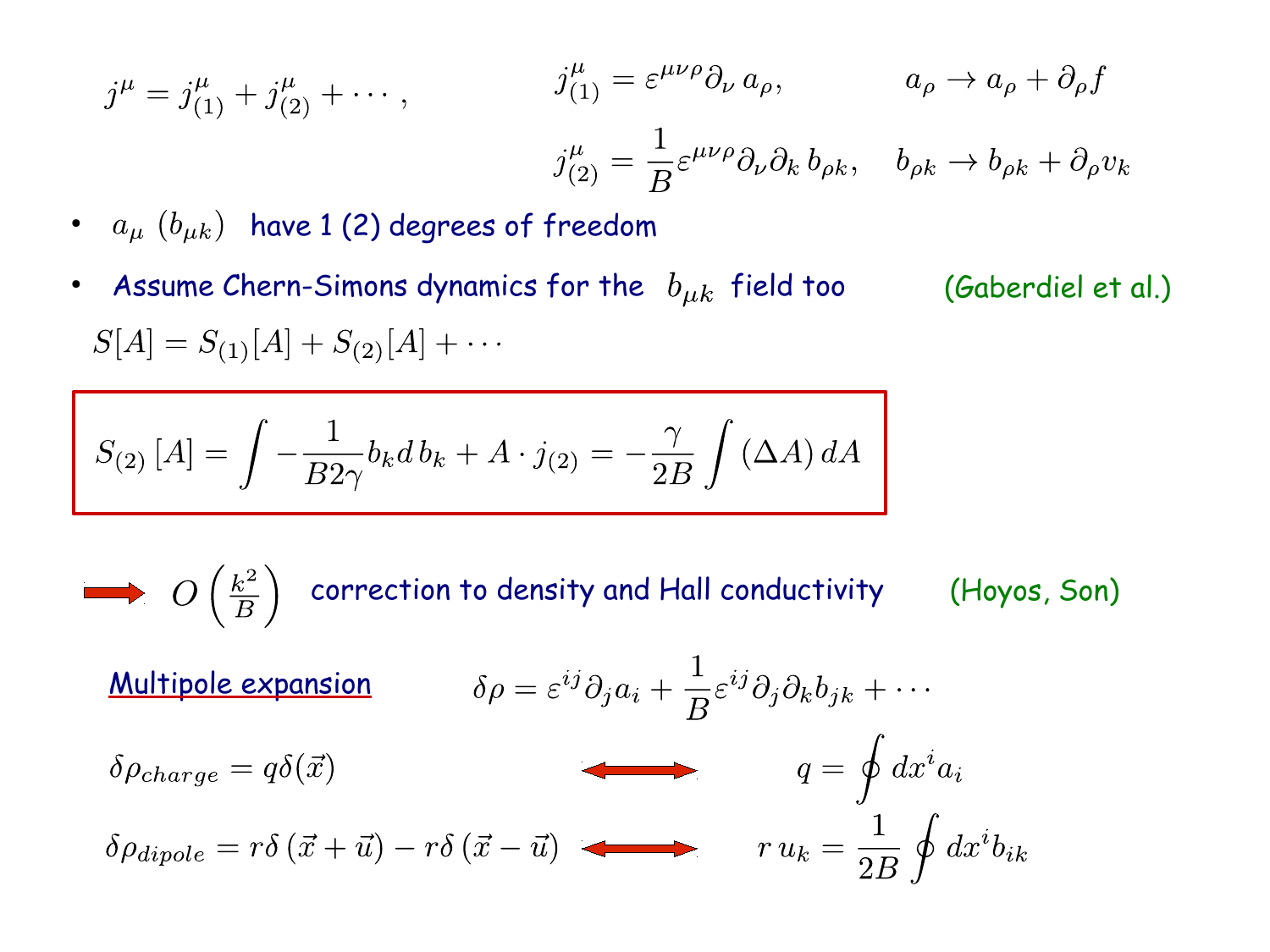## Coupling to gravity

- Spin-two field allows independent coupling to the metric: the stress tensor is  $t^{\mu k} = \varepsilon^{k\ell} \varepsilon^{\mu\nu\rho} \partial_{\nu} b_{\rho \ell}, \qquad \partial_{\mu} t^{\mu k} = 0, \qquad t^{jk} = -\dot{b}_{jk} + O(b_{0n})$
- Stress tensor is conserved and symmetric in space indices (Non-Relativistic)

$$
\delta \rho = \varepsilon^{ij} \partial_i a_j, \quad \delta Q = \int_D d^2 x \, \delta \rho = \oint_{\partial D} dx^i a_i \quad \text{net charge fluctuation at boundary}
$$
\n
$$
\delta P^k = \int_D d^2 x \, t^{0k} = \varepsilon^{k\ell} \oint_{\partial D} dx^i b_{i\ell} = \varepsilon^{k\ell} u_\ell \qquad \text{net momentum fluctuation}
$$

• Insert metric coupling in the second order action

$$
S_{(2)}[A,g] = \int -\frac{1}{B2\gamma} b_k db_k + A \cdot j_{(2)} + \lambda g_{ij} t^{ij} = \frac{\nu s}{4\pi} \int -\frac{1}{B} \Delta A dA + 2A d\omega
$$

• Obtain: - earlier correction to  $\quad \sigma_H \sim B^{-1}$ 

- <u>Wen-Zee action</u> (quadratic approx)  $S_{WZ} = \frac{\nu s}{2\pi} \int A d\omega \sim B^0 + B^1$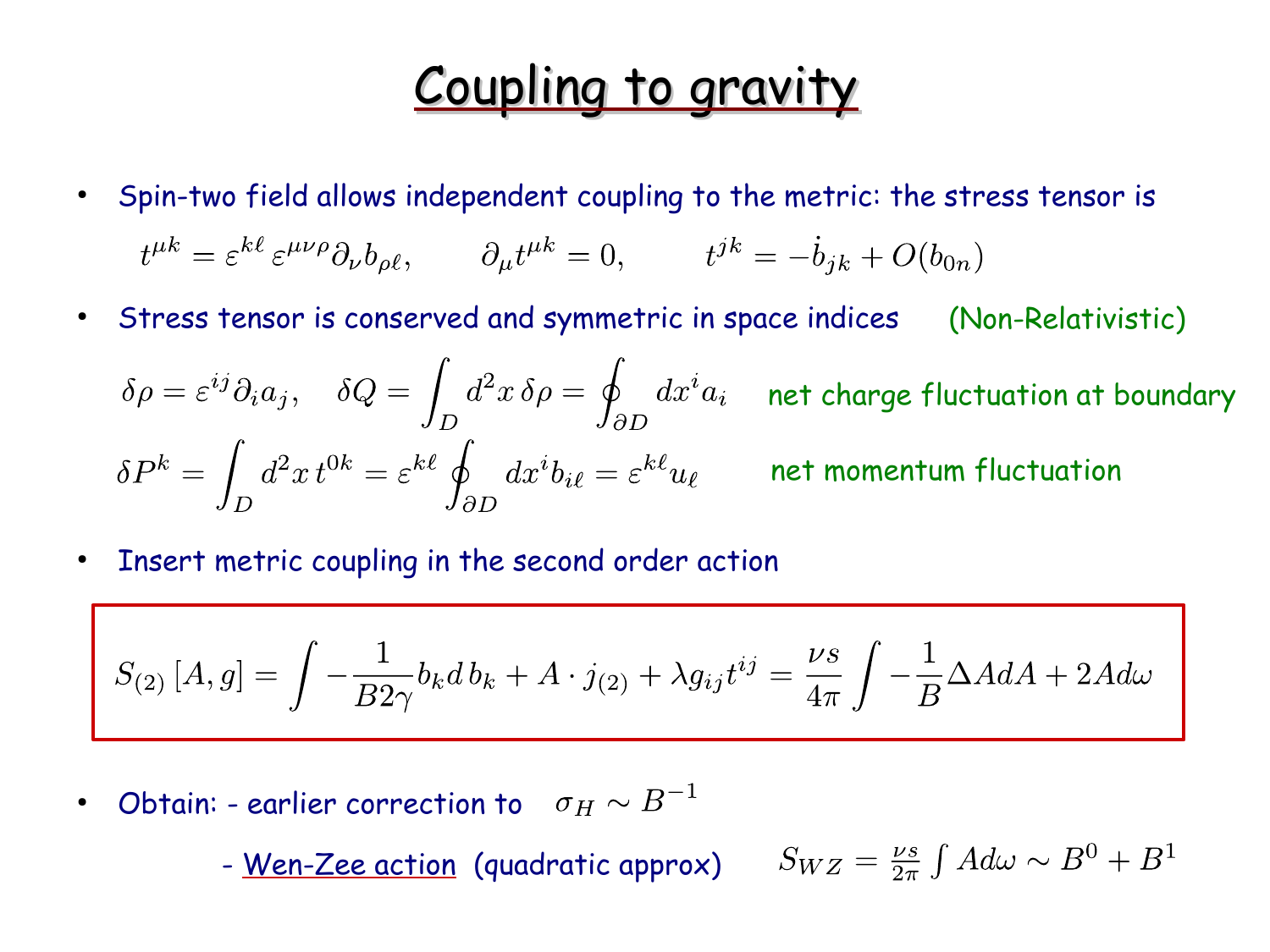#### Dipoles



• composite fermion = dipole of unbalanced charges:  $\bullet$ e,  $\bullet$ h

$$
\qquad \qquad \Longrightarrow
$$

charge fluctuation at the boundary

$$
\int \rho(x) d^2x = N, \quad \int \frac{x^2}{\ell^2} \rho(x) d^2x = \frac{N^2}{2\nu} - N(s-1) \quad \text{exact sum rule} \quad \nu = \frac{1}{p}, \ s = \frac{p}{2}
$$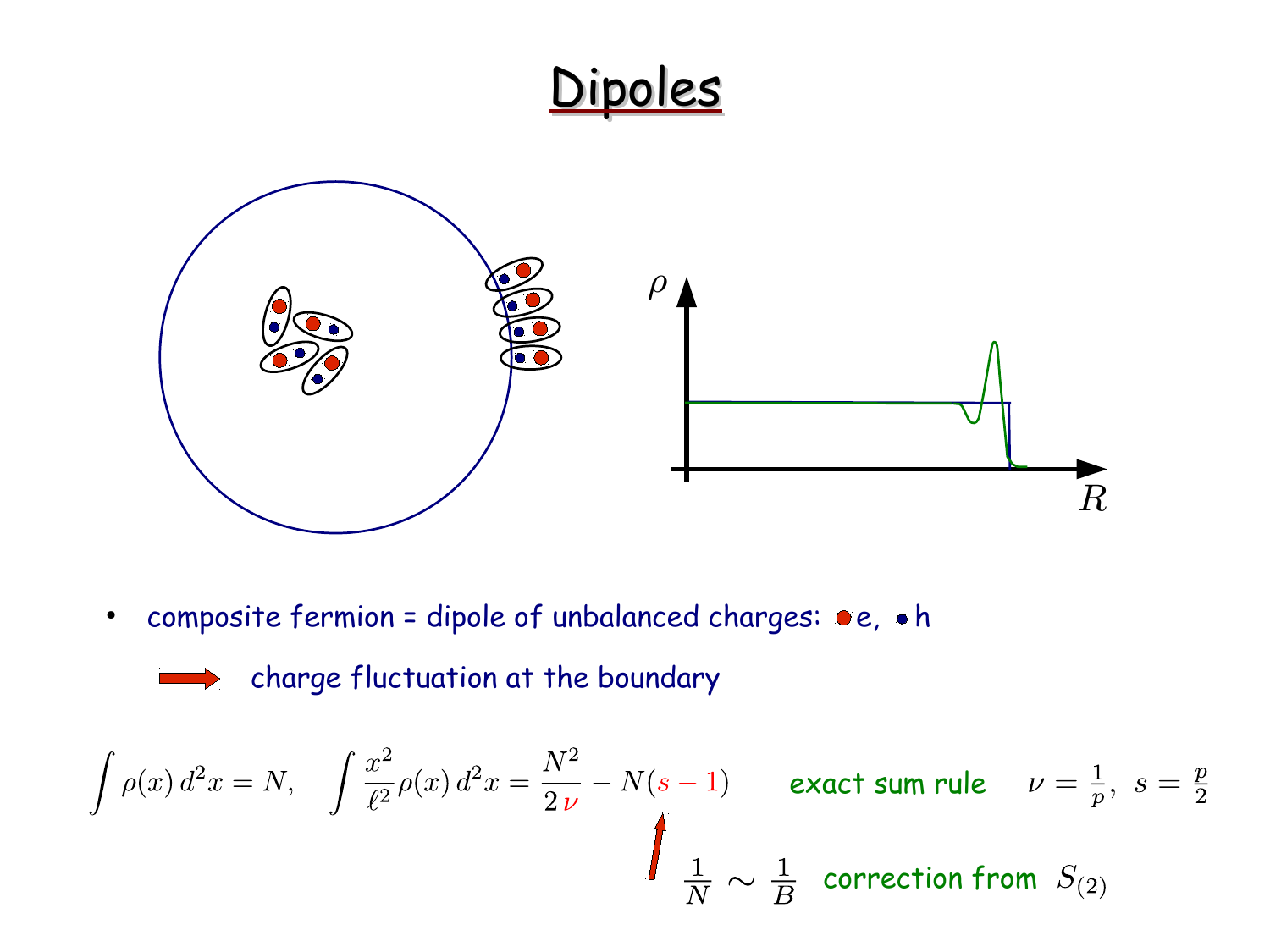

• Stirring creates a local ordering of dipoles  $\longrightarrow$  inversion layer in the density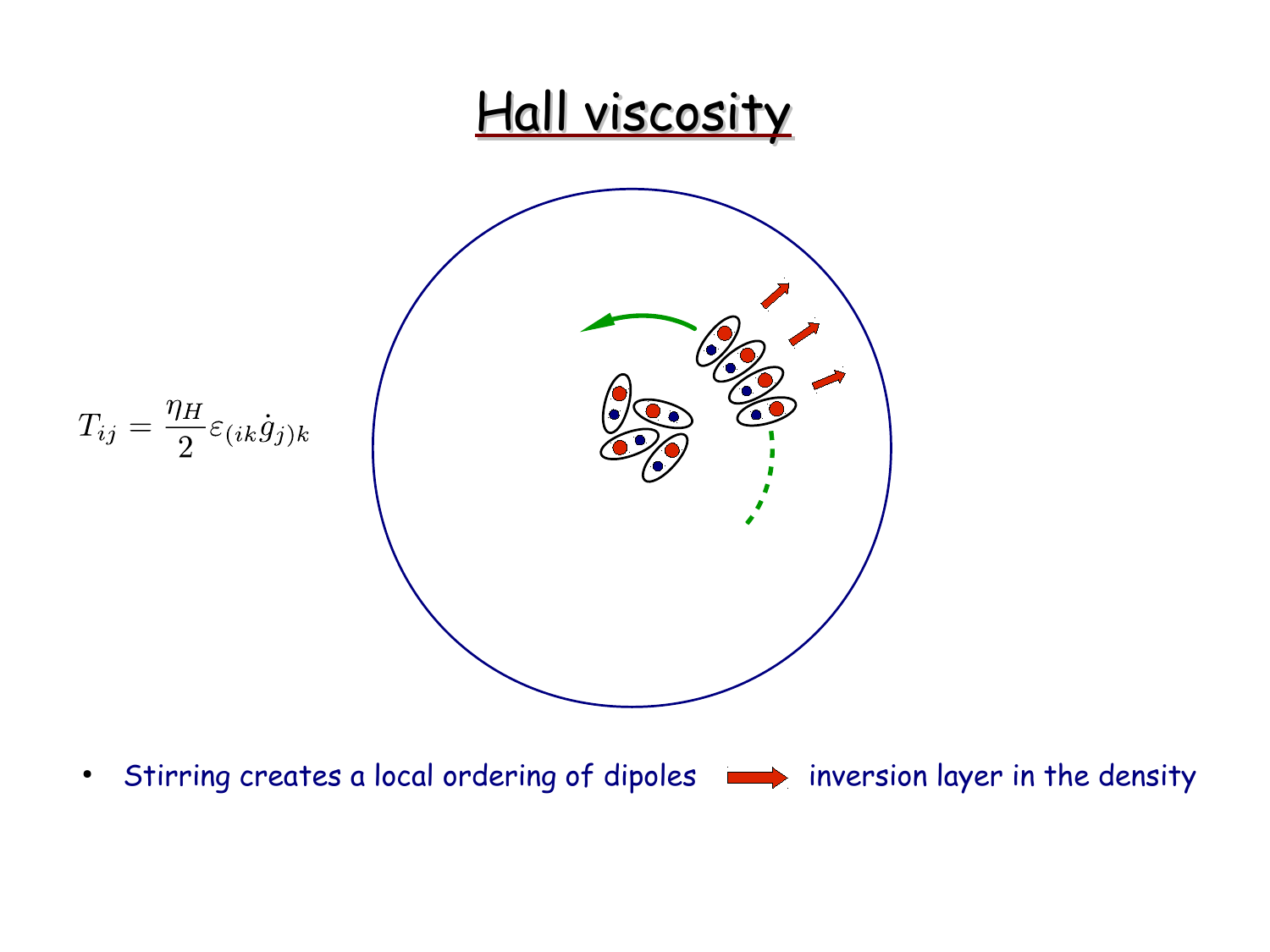## Wen-Zee vs. W-infinity coupling

• Wen-Zee interaction is the standard coupling of spin to gravity

$$
S^\mu_{ab} = \bar{\psi} \gamma^\mu \frac{1}{4} \left[ \gamma_a, \gamma_b \right] \psi, \qquad S^\mu_{ab} \, \omega^{ab}_\mu \ \to \ J^\mu \, \omega^{12}_\mu \qquad \qquad \textsf{D=2+1 4 Non-Relativistic}
$$

• Minimal coupling of electrons is problematic in the lowest Landau Level

$$
P^i = \frac{m}{e} J^i \ \rightarrow \ ? ? \quad m \to 0 \qquad \qquad \qquad \text{cf. Generalized Galilean symmetry}
$$

• W-infinity provides independent sources for  $P^i$  and  $J^i$  (and ...)

$$
S_{\rm int.} = \int A_i J^i(a,b,c,\cdots) + g_{ij} T^{ij}(b,c,\cdots) + \gamma_{ijk} S^{ijk}(c,\cdots) + \cdots
$$

- spin equivalent to angular momentum to leading order (up to technicalities)
- Wen-Zee action is obtained to second order but there are higher terms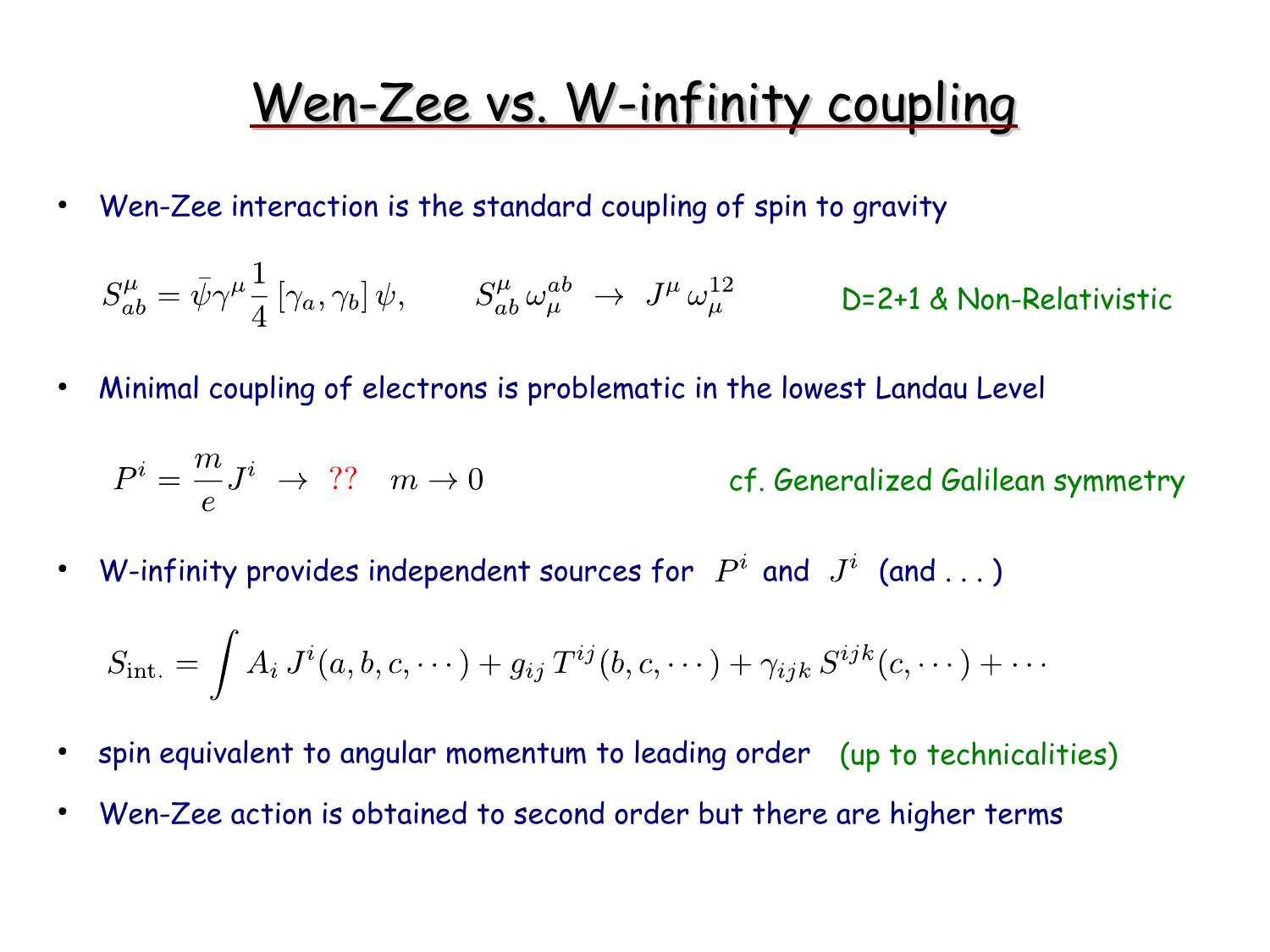## Universal and non-universal terms

$$
S[a, b_k, c_{k\ell}] = -\frac{1}{4\pi\nu} \int ada + \frac{1}{sB} b_k db_k + \frac{1}{\alpha B^2} c_{k\ell} dc_{k\ell} + (A, g) \text{ couplings}
$$

$$
S[A,g] = \frac{\nu}{4\pi} \int \left(1 - s\frac{\Delta}{B} + \lambda \frac{\Delta^2}{B^2}\right) A dA + 2s \left(1 - \beta \frac{\Delta}{B}\right) A d\omega
$$

- Couplings  $\nu, s, \alpha$  of Chern-Simons actions are universal by matching to observables of CFT on boundary  $S[a, b_k, c_{k\ell}] + \Delta S[a_k = \partial_k \phi, b_{kj} = \partial_k v_j, \cdots]$
- However  $\frac{\Delta}{B}, \frac{\mathcal{R}}{B}$  terms are local corrections and can be altered at will only first term in each series is universal
- Effective action is a bookkeeping method for disentangling universal and non-universal transport coefficients & quantities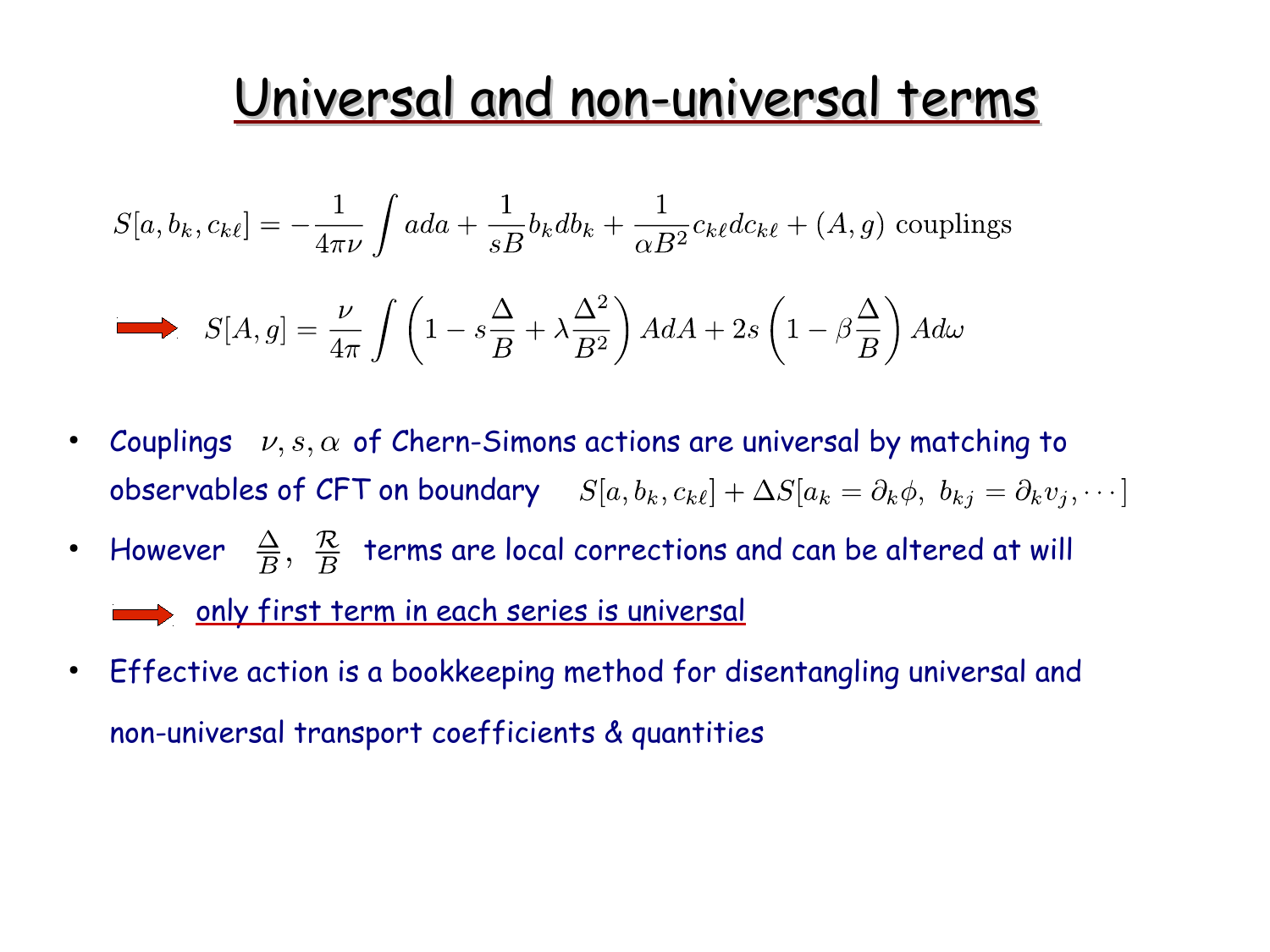# Third order (in progress)

- W-infinity deformation suggests the spin-3 field, with 2 physical components  $c_{\mu,k\ell} = (c_{0zz}, c_{0\bar{z}\bar{z}}, c_{zzz}, c_{\bar{z}\bar{z}\bar{z}}, c_{\bar{z}zz}, c_{\bar{z}\bar{z}\bar{z}})$
- corrections to electromagnetic current and stress tensor (not-unique)

$$
j_{(3)}^{\mu} = \frac{1}{B^2} \varepsilon^{\mu\nu\rho} \partial_{\nu} \left( \partial_k \partial_\ell c_{\rho k \ell} \right), \qquad c_{\rho k \ell} \to c_{\rho k \ell} + \partial_{\rho} v_{k \ell} \qquad (k\ell) \text{-traceless } \& \text{ symm}
$$
  

$$
t_{(2)}^{\mu k} = \frac{1}{B} \varepsilon^{k n} \varepsilon^{\mu\nu\rho} \partial_{\nu} \left( \partial_\ell c_{\rho n \ell} \right)
$$

• and Chern-Simons dynamics

$$
S_{(3)}[A,g] = \int -\frac{1}{2\alpha B^2} c_{k\ell} d\,c_{k\ell} + A \cdot j_{(3)} + \lambda g \cdot t_{(2)} \sim \int \frac{\Delta^2}{B^2} A \, dA + \frac{\Delta}{B} A \, d\omega
$$

- Derivative corrections, including part of gravit. Wen-Zee term  $\int \omega d\omega$
- Universality? Need new coupling to three-index background  $\gamma_{ijk}$  (?)